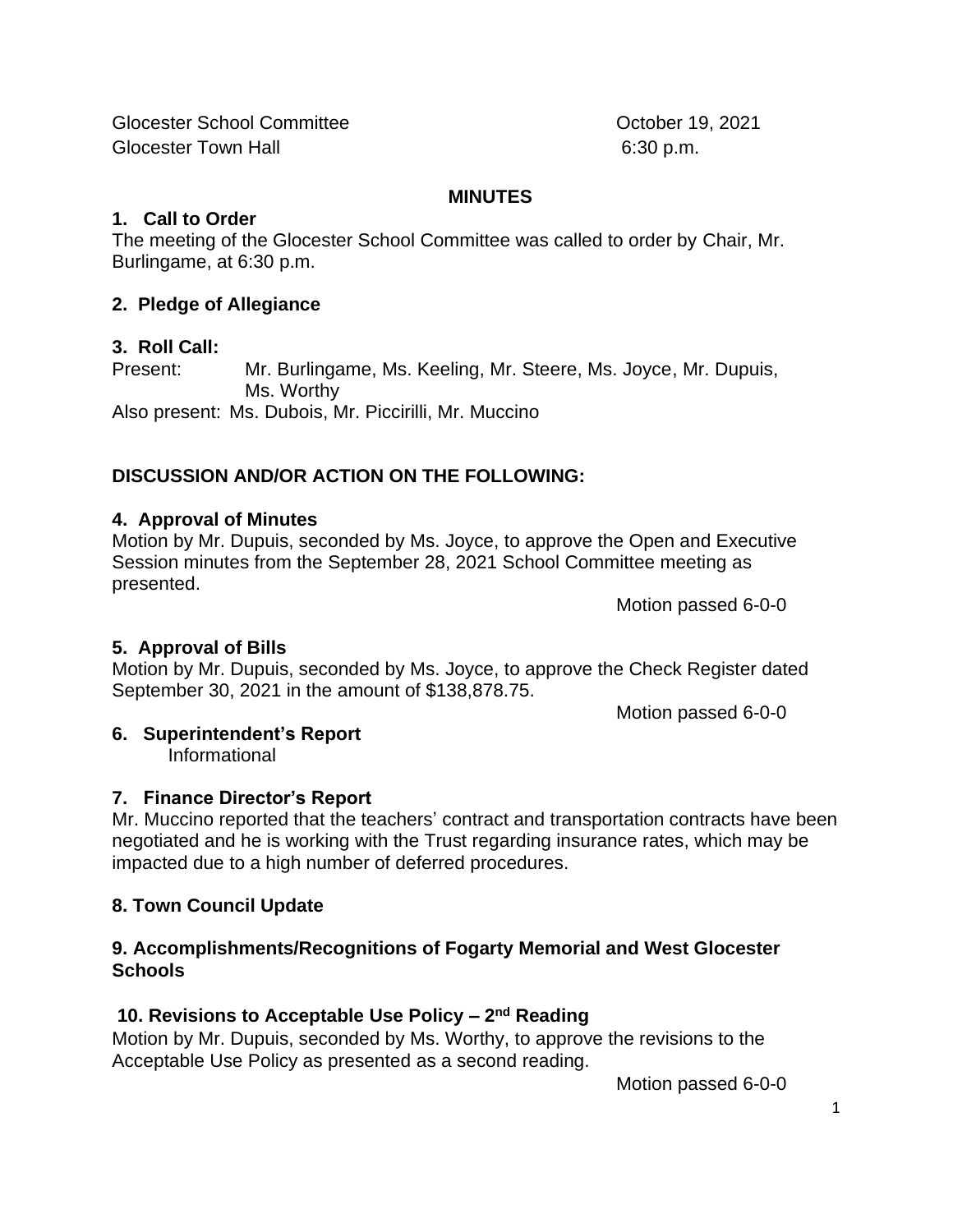## **11. Proposed Letter of Reprimand or Other Action Against Tim Duffy, Executive Director of the RI Association of School Committees**

 Motion by Mr. Dupuis, seconded by Ms. Worthy, to approve the resolution to issue a formal response to recent activity of the Rhode Island Association of School Committees, as amended. Committees, as amended.

Mr. Dupuis presented this resolution stating that the executive director of RIASC had overstepped his bounds by sending correspondence to Gov. Dan McKee without the committee's knowledge or consent, and without seeking our input, requesting that the Governor issue a universal mask mandate for public schools. Further, RIASC allegedly pledged support for a particular candidate in a recall election. Additionally, in response to the National School Boards Association's (NSBA) letter to the Biden administration requesting federal assistance regarding threats and disruptive events occurring at School Board meetings across the nation, RIASC immediately released correspondence indicating RIASC would cooperate with federal law enforcement to potentially adversely engage with our constituents. The resolution states that the committee would be doing a disservice to constituents if it did not evaluate the cost, benefit, and reputational risk of continued dues-paying membership in RIASC. Consequently, the committee resolved to express concerns surrounding RIASC's governance, leadership, transparency, and failure to embrace non-partisanship and voted to we withhold membership dues until further notice.

#### **12. Seek to Convene to Executive Session per RI General Laws 42-26-5 (a) (2) Update on: Litigation Regarding Council on Education; Litigation Related to Governor's Executive Order and RI Department of Health Emergency Rule; Collective Bargaining – Teachers' Contract**

Motion by Mr. Dupuis, seconded by Ms. Worthy, to Seek to Convene to Executive Session per RI General Laws 42-26-5 (a) (2) Update on: Litigation Regarding Council on Education; Litigation Related to Governor's Executive Order and RI Department of Health Emergency Rule; Collective Bargaining – Teachers' Contract

Motion passed 6-0-0

#### **13. Reconvene to Open Session**

Mr. Burlingame reported that in Executive Session the committee discussed litigation, and the teachers' contract. No votes were taken.